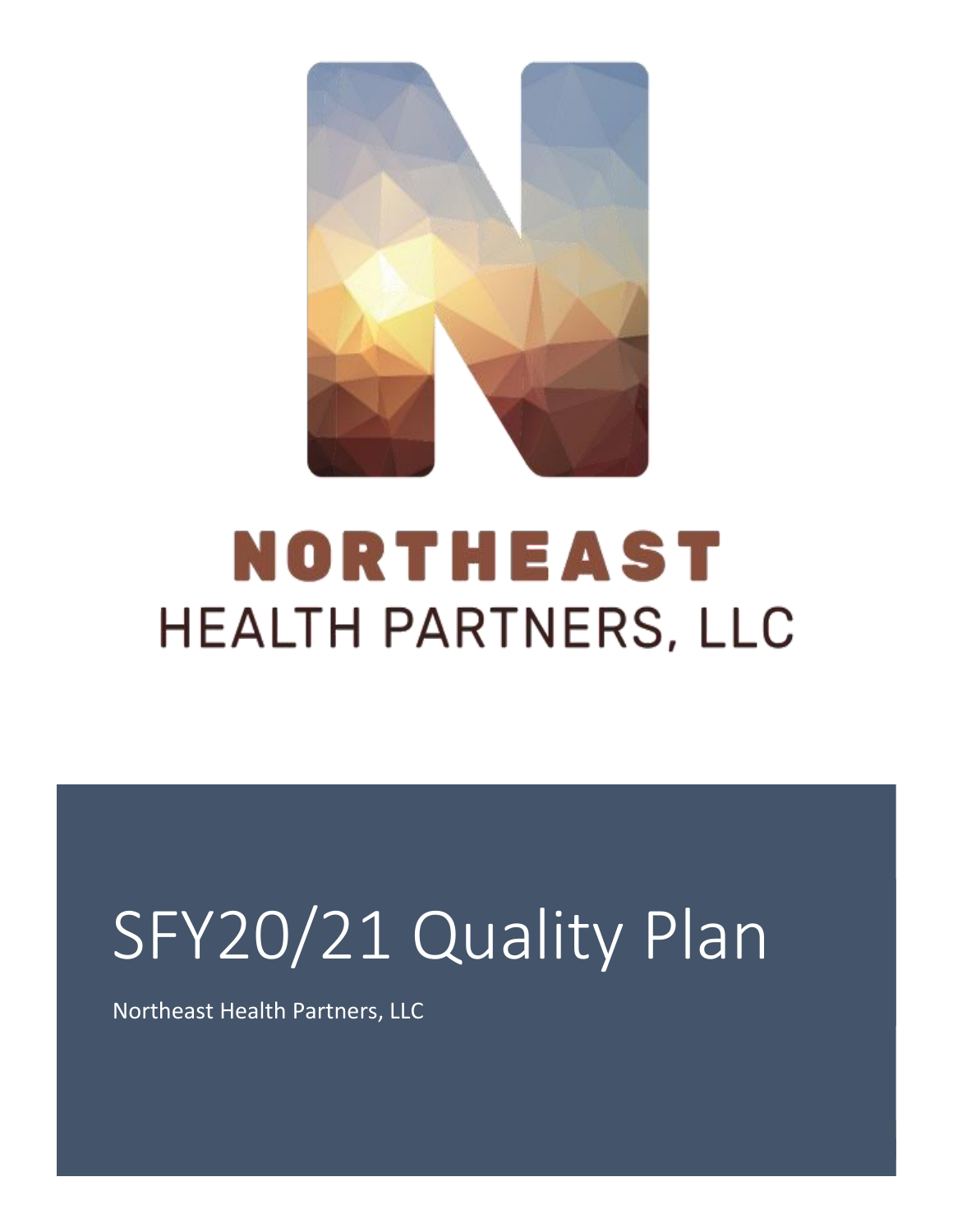### Executive Summary

Northeast Health Partners, LLC (NHP) is the Regional Accountable Entity (RAE) for Region 2. Representing 10 counties in the northeast part of Colorado, NHPs' territory spans more than 20,000 square miles and includes more than 80,000 members. The region was founded by four provider organizations that serve the region – Sunrise Community Health, Salud Family Health Centers, North Range Behavioral Health, and Centennial Mental Health Center. NHP also utilizes Beacon Health Options as its contracted Administrative Services Organization (ASO).

The Quality Improvement (QI) program at NHP is responsible for programming and initiatives that work to improve health outcomes for Health First Colorado (Medicaid) members, as well as overall health care management. Working collaboratively with Beacon Health Options, QI programming spans across business intelligence, practice transformation, care coordination, and population health to ensure programmatic decision-making is data-driven, efficient, and aligned.

This plan is meant to serve as a blueprint for the NHP QI Program through state fiscal year (SFY) 2020/2021 (e.g., July 1, 2020 – June 30, 2021), including specific goals and activities that will be prioritized. Because the COVID-19 pandemic impacted so many aspects of healthcare, activities influenced by this impact are noted throughout the plan where applicable.

#### Quality Program Leadership

As noted in the Executive Summary of this report, NHP moved the Director of QI position in-house, with all other quality-related activities and support fulfilled by Beacon Health Options. The list below includes individuals across both organizations actively involved in the activities and operations of NHPs' QI Department.

| Kari Snelson, LCSW, CHC                        | Catherine Morrisey, MA                      |
|------------------------------------------------|---------------------------------------------|
| Executive Director                             | Director, Quality Improvement               |
| Chief Compliance Officer                       | Northeast Health Partners, LLC              |
| Northeast Health Partners, LLC                 | Phone: (303) 895-0816                       |
| Phone: (970) 451-1752                          | Email: catherine@nhpllc.org                 |
| Email: kari@nhpllc.org                         |                                             |
|                                                |                                             |
| Mark Wallace, MD, MPH                          | Mandi Strickland, MA, MEd, NCC, CHC, CPHQ   |
| Chief Clinical Officer                         | Director, Operations                        |
| Northeast Health Partners, LLC                 | Northeast Health Partners, LLC              |
| Phone: (970) 350-4674                          | Phone: (970) 373-7102                       |
| Email: mwallace.alliance@nocoha.org            | Email: mandi@nhpllc.org                     |
|                                                |                                             |
| <b>Wayne Watkins</b>                           | John Mahalik, PhD, MPA                      |
| Director, Health Information Technology & Data | Director, Quality Improvement               |
| Northeast Health Partners, LLC                 | Beacon Health Options                       |
| Phone: (970) 473-6855                          | Phone: (719) 226-7795                       |
| Email: wayne@nhpllc.org                        | Email: john.mahalik@beaconhealthoptions.com |
|                                                |                                             |

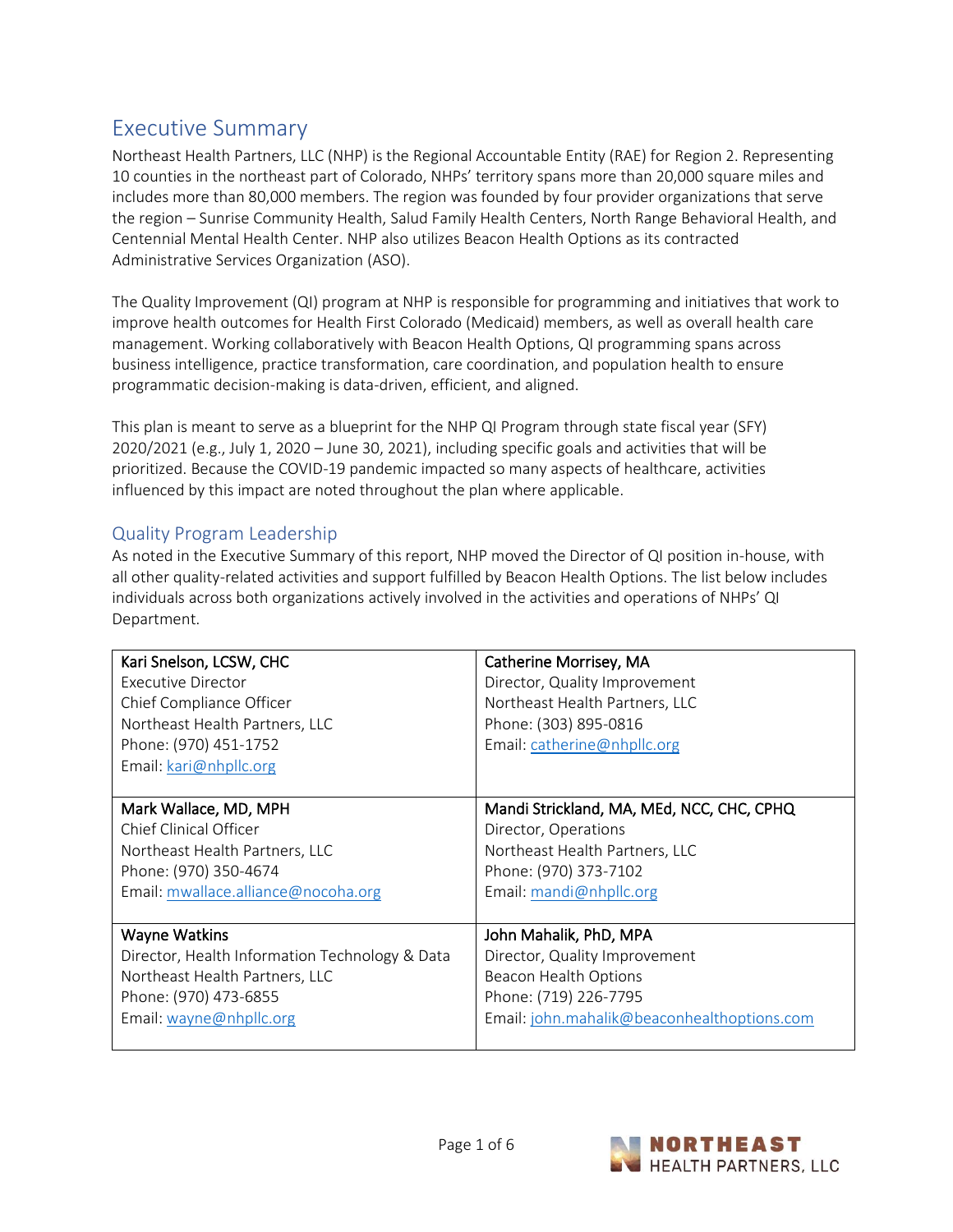| Jeremy White                                 | Michael Clark                                  |
|----------------------------------------------|------------------------------------------------|
| <b>Quality Manager</b>                       | Director, Data Analytics and Reporting         |
| Beacon Health Options                        | <b>Beacon Health Options</b>                   |
| Phone: (719) 226-7794                        | Phone: (719) 226-7781                          |
| Email: jeremy.white@beaconhealthoptions.com  | Email: michael.clark@beaconhealthoptions.com   |
|                                              |                                                |
|                                              |                                                |
| Lisa Clements, PhD                           | Robert McAlonan                                |
| VP, Population Health                        | Senior Director, Provider Quality              |
| Beacon Health Options                        | Beacon Health Options                          |
| Phone: (719) 640-8100                        | Phone: (707) 299-8099                          |
| Email: lisa.clements@beaconhealthoptions.com | Email: robert.mcalonan@beaconhealthoptions.com |

#### SFY19/20 Accomplishments

As noted in NHPs' SFY19/20 Quality Report, significant accomplishments were achieved across quality activities and initiatives. These included modifications in workflow that resulted in greater depth of analysis between NHP and Beacon Health Options, as well as strong performance across certain performance measures. A summary of these accomplishments is included in Figure 1 below.

| Project                           | Accomplishment                                                                        |
|-----------------------------------|---------------------------------------------------------------------------------------|
| Health Neighborhood KPI           | Achieved Tier 2 goal of the Health Neighborhood KPI, and was the only RAE             |
|                                   | to meet its established goal.                                                         |
| BH Engagement KPI                 | Achieved Tier 2 goal.                                                                 |
| Dental Visits KPI                 | Achieved Tier 2 goal.                                                                 |
| Prenatal Engagement KPI           | Achieved Tier 2 goal.                                                                 |
| Potentially Avoidable             | Achieved all milestones associated with PAC work.                                     |
| Complications (PAC) KPI           |                                                                                       |
| <b>Extended Care Coordination</b> | Scored the highest of all RAEs on the Extended Care Coordination (ECC)                |
| Performance Pool                  | Performance Pool measure in SFY18/19 and SFY19/20.                                    |
| QI and Population Health          | Utilized robust clinical representation from the region to inform strategy and        |
| Committees                        | analysis associated with KPIs.                                                        |
| COVID-19 KPIs and regional        | Assisted the region in expanding telehealth capacity.<br>$\bullet$                    |
| response                          | Achieved both KPIs that were established specific to COVID-19, including<br>$\bullet$ |
|                                   | outreach and engagement to members identified as being at heightened                  |
|                                   | risk for COVID-19 by the Department.                                                  |

#### Figure 1: NHPs' Key Accomplishments from SFY19/20

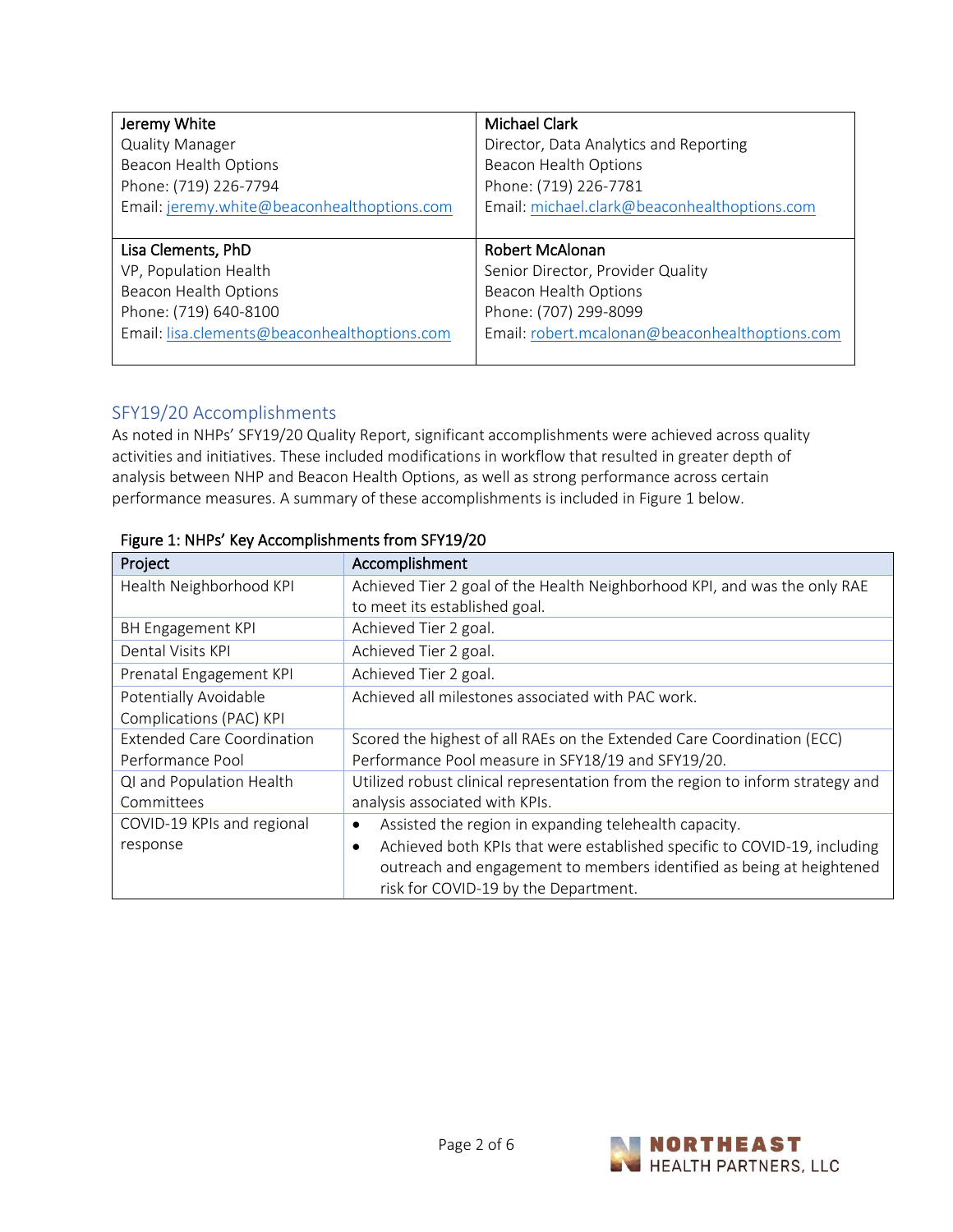## SFY20/21 Work Plan

Maintaining and expanding the accomplishments of SFY19/20 takes priority for NHPs' QI Program, as well as expanding the program in key areas that will help ensure better programming, efficiency, and datadriven decision-making. These specifics are included as NHPs' QI Work Plan for SFY20/21 below.

| <b>Project Title</b>                                                                        | SFY20/21 Goal and Activity                                                                                                                                                                                                                         | <b>Targeted Completion</b><br>Date                                                       |
|---------------------------------------------------------------------------------------------|----------------------------------------------------------------------------------------------------------------------------------------------------------------------------------------------------------------------------------------------------|------------------------------------------------------------------------------------------|
| <b>NHP Quality Programming: Committees</b>                                                  |                                                                                                                                                                                                                                                    |                                                                                          |
| Modify the quality-specific<br>committee that serves as oversight<br>to the NHP QI Program. | Establish a quality management committee to<br>a.<br>provide oversight of NHPs' QI Program initiatives<br>by leadership roles throughout the region.<br>Establish reporting to other regional committees<br>b.<br>(e.g., PIAC, Population Health). | October 31, 2020<br>a.<br>December 31,<br>b.<br>2020                                     |
| Regional Program Improvement<br>Advisory Committee (PIAC)                                   | Incorporate population health initiatives into the<br>a.<br>meeting content.<br>Identify additional voting member who represents<br>b.<br>NHP membership.<br>Identify co-chair from the community (provider or<br>C.<br>member).                   | December 31,<br>a.<br>2020<br>June 30, 2021<br>$b_{\cdot}$<br>December 31,<br>C.<br>2020 |
| Performance Measures: Data & Reporting                                                      |                                                                                                                                                                                                                                                    |                                                                                          |
| Telehealth impact                                                                           | Calculate and standardize the regional reporting of<br>telehealth services across performance measures.                                                                                                                                            | December 31, 2020                                                                        |
| Penetration rates                                                                           | Continue performing at or above the current BH<br>a <sub>r</sub><br>penetration rate of 20.6%<br>Identify special populations for reporting on<br>b.<br>penetration rates, including foster care and<br>individuals with Diabetes diagnoses.       | All activities: June 30,<br>2021                                                         |
| <b>Medication Adherence</b><br>(Performance Pool)                                           | Develop internal calculations of medication adherence<br>measures and identify three measures to target as<br>part of the performance pool program.                                                                                                | December 31, 2020                                                                        |
| Performance Measures: Goal Attainment & Performance Improvement                             |                                                                                                                                                                                                                                                    |                                                                                          |
| Well Visits (KPI)                                                                           | Conduct analysis on well visits to understand<br>limitations in achieving the regional goal.                                                                                                                                                       | December 31, 2020                                                                        |
| BH Engagement (KPI)                                                                         | Continue performing at or above Tier 2 target.                                                                                                                                                                                                     | June 30, 2021                                                                            |
| Prenatal Engagement (KPI)                                                                   | Continue performing at or above the Tier 2 target.                                                                                                                                                                                                 | June 30, 2021                                                                            |
| Dental Visits (KPI)                                                                         | Continue performing at or above the Tier 2 target.                                                                                                                                                                                                 | June 30, 2021                                                                            |
| ED Visits (KPI)                                                                             | Conduct analysis on ED visits to understand limitations<br>in achieving the regional goal.                                                                                                                                                         | December 31, 2020                                                                        |
| Health Neighborhood (KPI)                                                                   | Continue to meet or exceed statewide<br>a.<br>performance on claims-based portion of measure.<br>Increase the total number of care compacts,<br>b.<br>ensuring Tier 2 targets are met.                                                             | All activities: June 30,<br>2021                                                         |
| Potentially Avoidable<br>Complications (PAC) (KPI)                                          | Achieve all milestones associated with the SFY20/21<br>PAC Plan.                                                                                                                                                                                   | June 30, 2021                                                                            |

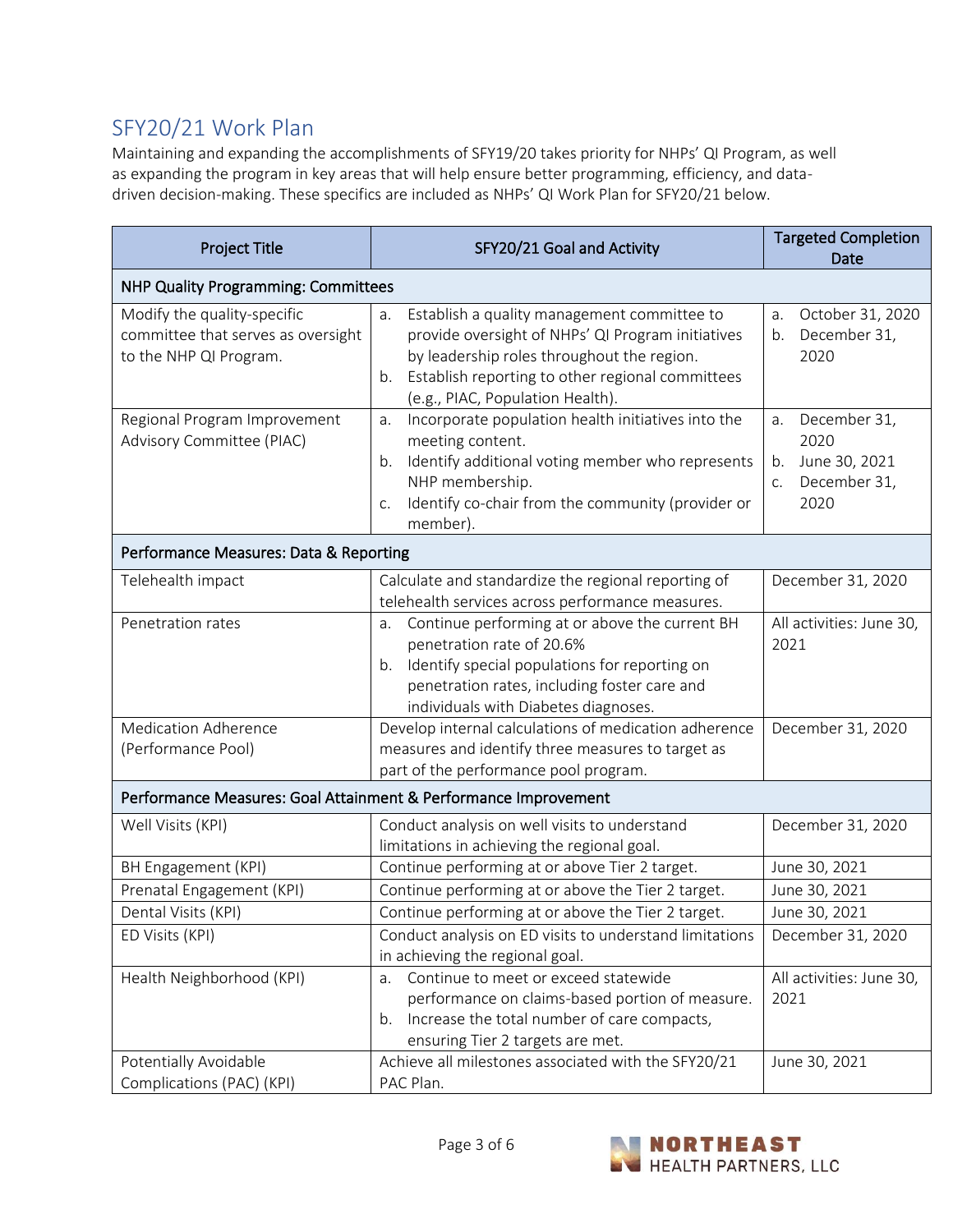| <b>Extended Care Coordination</b> | Share quarterly performance with accountable             | December 31, 2020        |
|-----------------------------------|----------------------------------------------------------|--------------------------|
| (Performance Pool)                | entities (e.g., care coordination entities) and identify |                          |
|                                   | any barriers and opportunities as needed.                |                          |
| 7-Day Follow-Up After and         | Achieve the SFY19/20 goal of 66.05%.                     | June 30, 2021            |
| Inpatient Visit for Mental Health | Due to a delay in measurement calculation,<br>$\bullet$  |                          |
| (BH Incentive)                    | SFY20/21 goals for incentive measures will not           |                          |
|                                   | be finalized until April 2021. Should internal           |                          |
|                                   | calculations indicate goal attainment, a higher          |                          |
|                                   | internal goal will be identified.                        |                          |
| BH Screen/Assessment for          | Achieve the SFY 19/20 goal of 16.93%.                    | June 30, 2021            |
| Members in Foster Care            | Due to a delay in measurement calculation,<br>$\bullet$  |                          |
| (BH Incentive)                    | SFY20/21 goals for incentive measures will not           |                          |
|                                   | be finalized until April 2021. Should internal           |                          |
|                                   | calculations indicate goal attainment, a higher          |                          |
|                                   | internal goal will be identified.                        |                          |
| SUD Engagement                    | Meet or exceed the SFY 19/20 goal of 47.81%.             | June 30, 2021            |
| (BH Incentive)                    | Due to a delay in measurement calculation,<br>$\bullet$  |                          |
|                                   | SFY20/21 goals for incentive measures will not           |                          |
|                                   | be finalized until April 2021. Should internal           |                          |
|                                   | calculations indicate goal attainment, a higher          |                          |
|                                   | internal goal will be identified.                        |                          |
| BH Follow-Up After a Positive     | Increase the total volume of depression screens<br>a.    | All activities: June 30, |
| Depression Screen in Primary Care | billed in primary care to meet or exceed the gate        | 2021                     |
| (BH Incentive)                    | measure requirement of 7%.                               |                          |
|                                   | Assess and monitor follow-up performance as<br>b.        |                          |
|                                   | total volume of depression screens increase in the       |                          |
|                                   | region.                                                  |                          |
|                                   | Assess barriers and opportunities for timely BH<br>C.    |                          |
|                                   | follow-up through the Performance Improvement            |                          |
|                                   | Project (PIP).                                           |                          |
| 7-Day Follow-Up After an ED Visit | Meet or exceed the SFY19/20 goal of 39.56%.              | June 30, 2021            |
| for SUD (BH Incentive)            | Due to a delay in measurement calculation,               |                          |
|                                   | SFY20/21 goals for incentive measures will not           |                          |
|                                   | be finalized until April 2021. Should internal           |                          |
|                                   | calculations indicate goal attainment, a higher          |                          |
|                                   | internal goal will be identified.                        |                          |
| Hospital Readmissions             | Develop ongoing reporting for 7-, 30- and 90-day         | June 30, 2021            |
|                                   | hospital readmissions.                                   |                          |
| Average Length of Stay (ALOS)     | Develop ongoing reporting for average Length of Stay     | June 30, 2021            |
|                                   | (ALOS)                                                   |                          |
| Inpatient Utilization             | Developing ongoing reporting for inpatient utilization.  | June 30, 2021            |
| Alternative Payment Model (APM)   | Assist in practice transformation activities, regional   | All activities: June 30, |
|                                   | learning collaboratives, and SFY21/22 measure            | 2021                     |
|                                   | selection.                                               |                          |
| Hospital Transformation Program   | Expand the role of QI in regional HTP efforts.           | June 30, 2021            |
| (HTP)                             |                                                          |                          |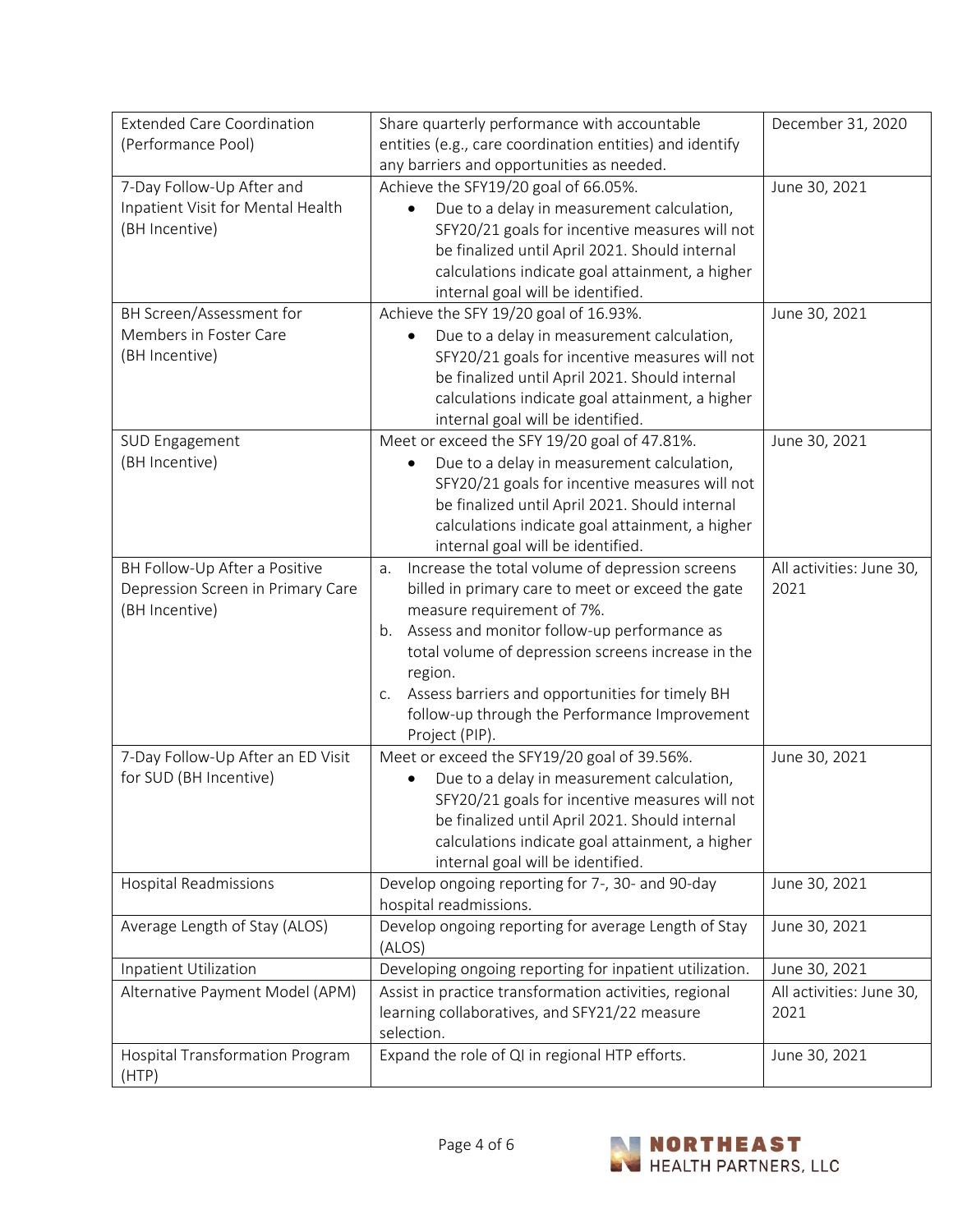| Performance Improvement Project (PIP)                         |                                                                                                                                                                                                                                                                                                                                                                         |                                                                                                              |
|---------------------------------------------------------------|-------------------------------------------------------------------------------------------------------------------------------------------------------------------------------------------------------------------------------------------------------------------------------------------------------------------------------------------------------------------------|--------------------------------------------------------------------------------------------------------------|
| Depression Screens in Primary<br>Care and Timely BH Follow-Up | Coordinate with all parties to increase the total<br>number of depression screens billed in primary care<br>and subsequent BH follow-up for positive screens.                                                                                                                                                                                                           | Update in SFY20/21<br>Quality Report with<br>work continuing into<br>SFY21/22 due to 18-<br>month PIP cycle. |
| 411 Quality Improvement Project<br>(QuIP)                     | Meet all project requirements associated with the 411<br>Quality Improvement Project (QuIP).                                                                                                                                                                                                                                                                            | June 30, 2021                                                                                                |
| <b>Compliance Monitoring</b>                                  |                                                                                                                                                                                                                                                                                                                                                                         |                                                                                                              |
| <b>External Quality Review</b><br>Organization (EQRO) Audit   | Finalize all CAP-related activities for the SFY19/20<br>a.<br>EQRO audit.<br>Comply with all site review activities for SFY20/21.<br>b.                                                                                                                                                                                                                                 | December 31,<br>a.<br>2020<br>b. June 30, 2021                                                               |
| Encounter Data Validation (411)<br>Audit                      | Maintain or improve overread scores with HSAG.                                                                                                                                                                                                                                                                                                                          | Spring 2021                                                                                                  |
| Delegation Oversight Audit                                    | Oversee the quality of activities delegated to NHPs'<br>contracted Administrative Service Organization (ASO),<br>Beacon Health Options.                                                                                                                                                                                                                                 | June 30, 2021                                                                                                |
| Care Coordination audits                                      | Work alongside Beacon Health Options' Director of<br>Care Coordination to:<br>Establish policies/procedures to standardize<br>a.<br>auditing guidelines, scoring, frequency, and other<br>internal review processes.<br>Establish and standardize corrective action plan<br>b.<br>(CAP) process.<br>Identify meaningful reporting and trending of<br>C.<br>performance. | All activities: June 30,<br>2021                                                                             |
| Behavioral Health Compliance<br>Auditing                      | Update policies/procedures that standardize<br>a.<br>reporting and CAP-processes.<br>Establish frequency, schedule, and conduct<br>b.<br>provider trainings.<br>Incorporate information specific to the SUD<br>C.<br>expansion benefit into provider trainings.<br>Track and trend performance to identify<br>d.<br>opportunities and training needs.                   | All activities: June 30,<br>2021                                                                             |
| <b>Member &amp; Family Experience</b>                         |                                                                                                                                                                                                                                                                                                                                                                         |                                                                                                              |
| Member Satisfaction Surveys<br>(ECHO and CAHPS)               | Meet or exceed satisfaction results from<br>a.<br>SFY19/20.<br>b. Bring survey results to quality committees for<br>additional input on any areas needing<br>improvement.<br>In the event one of the surveys indicates<br>C.<br>statistically significant decline in performance,<br>develop resource or material for at least one area<br>needing improvement.         | All activities: June 30,<br>2021                                                                             |